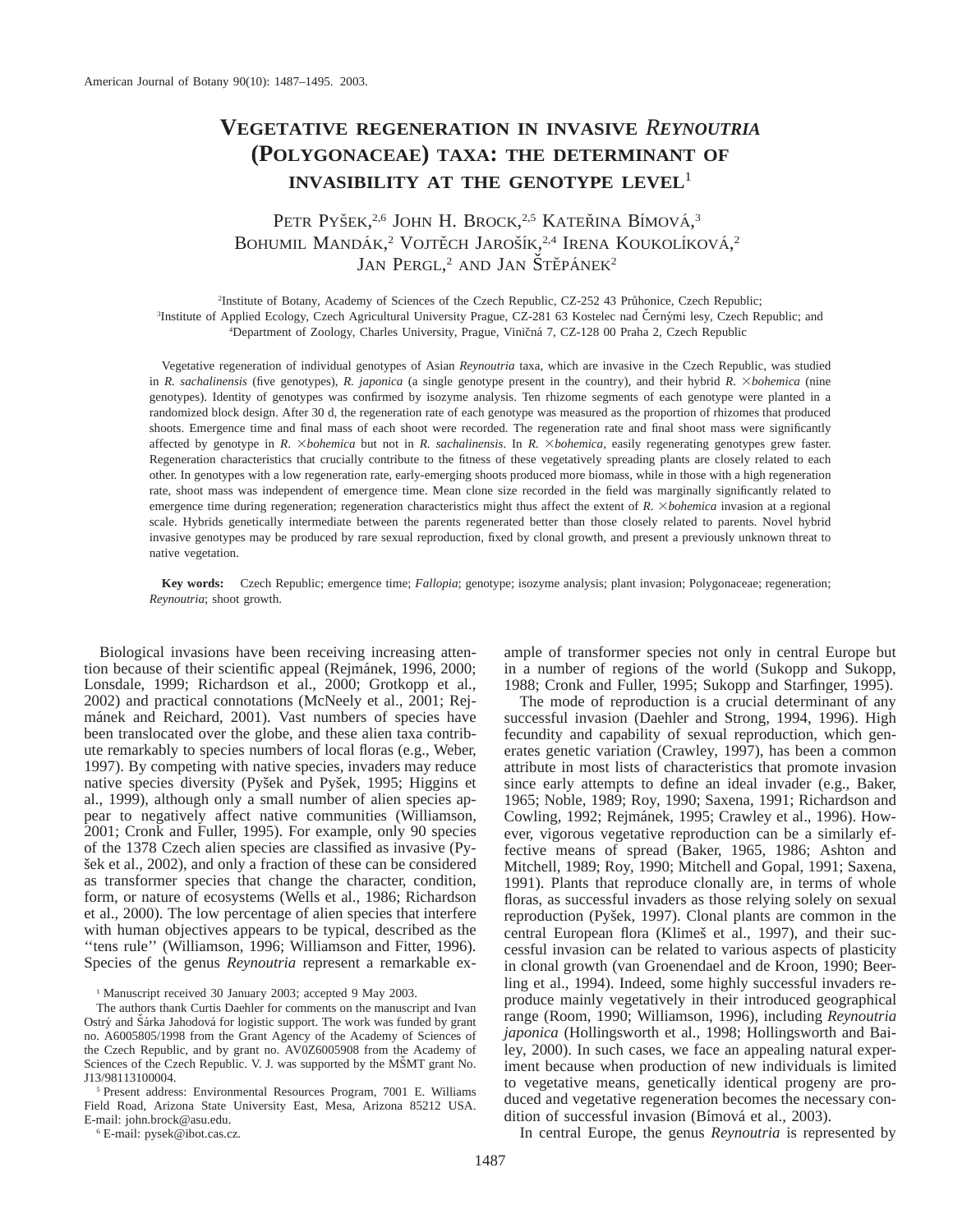*R. japonica* Houtt var. *japonica*, *R. japonica* Houtt. var. *compacta* Moldenke, *R. sachalinensis* (F. Schmidt) Nakai, and a hybrid between *R. sachalinensis* and *R. japonica* var. *japonica*, i.e., *R.*  $\times$ *bohemica* Chrtek and Chrtková. The situation of two parental species and their hybrid, which are all invasive, creates a challenging opportunity to study the effect of hybridization on plant invasions (Abbott, 1992; Ellstrand and Schierenbeck, 2000; Vila et al., 2000; Daehler and Carino, 2001). The fitness of hybrid progeny affects genetic structure of populations in particular taxa, and such studies contribute to assessing the role of natural hybridization in adaptive ecology and post-invasion evolution (Arnold, 1997; Ellstrand and Schierenbeck, 2000; Lee, 2002).

Previous studies on invasive *Reynoutria* congeners in the Czech Republic focused on the history of introduction and spread (Pyšek and Prach, 1993), the effect of meadow management on their establishment in the wild (Brabec and Pyšek, 2000), long-term persistence of clones in the landscape (Pyšek et al., 2001), possibilities for control (Bímová et al., 2001), and vegetative regenerative capability (Bímová et al., 2003). Because the latter work studied differences in vegetative regeneration from rhizome and stem fragments between the taxa, in the present paper we focus on the genotype level and raise the following questions: Do particular genotypes of the *Reynoutria* taxa that exhibit genetic diversity in the Czech Republic differ in their regenerative potential? If so, is this difference related to the early growth immediately after the establishment (do more successfully regenerating genotypes also grow faster?), and are these differences manifested at the regional level (are easily regenerating genotypes more widely distributed and more abundant than those with low regenerative ability?)? The taxon *R. japonica* var. *compacta* was not considered in the present study because it is rare in the Czech Republic (Pyšek et al., 2002).

### MATERIALS AND METHODS

*Study species*—Representatives of the genus *Reynoutria* Houtt. (syn. *Fallopia* Adans., Polygonaceae) were introduced into Europe as garden ornamentals from eastern Asia and Japan in the 19th century (Conolly, 1977; Sukopp and Sukopp, 1988; Pyšek and Prach, 1993; Sukopp and Starfinger, 1995). They are stout, vigorously growing, clonal perennials that produce a large amount of biomass (Brock, 1995) in vast stands. They are most invasive in riparian and various humanmade habitats and often spread into seminatural vegetation (Pyšek and Prach, 1993). The spread of *Reynoutria* taxa in central Europe is mainly vegetative, through regeneration from rhizome and stem segments. A new plant can originate from a rhizome segment as small as 0.7 g (Brock and Wade, 1992; Brock et al., 1995), and the regeneration rate is generally very high (Child, 1999; Bímová et al., 2003). New shoots have been reported to arise from both rhizome and stem nodes (Brock and Wade, 1992; Beerling et al., 1994; Brock et al., 1995), where lateral buds are located (Adachi et al., 1996).

Members of the genus *Reynoutria* were originally reported not to reproduce sexually within the secondary geographical range because of their almost complete incapability to produce viable seed and/or its inefficient seedling establishment (Bailey et al., 1995). However, genetic variability found in *R*. 3*bohemica*, the hybrid between *R. japonica* var. *japonica* and *R. sachalinensis*, indicates that occasional hybridization might occur (Hollingsworth et al., 1998; Hollingsworth and Bailey, 2000). The species differ in their ecology, establishment success (Brabec and Pyšek, 2000; Bímová et al., 2003), response to control measures (Bímová et al., 2001), and genetic variation (Hollingsworth et al., 1998).

*Regeneration experiment*—The identity of particular genotypes was confirmed by isozyme analysis performed on clones sampled within the territory



Fig. 1. Distribution of *Reynoutria* taxa and genotypes selected for the present study in the Czech Republic. Different symbols are used for particular genotypes; empty circles are used where the genotypes were not identified. Genotypes used in the study are indicated by their codes (see Table 1 for coordinates of sites where they were sampled). (A) *R. japonica*. Note that this taxon does not exhibit genetic variation in the study territory. (B) *R. sachalinensis*. (C) *R*. 3*bohemica*.

of the Czech Republic in 1998–2001 and brought to cultivation in the experimental garden of the Institute of Botany, Academy of Sciences of the Czech Republic, in Průhonice, near Prague (49°59'41" N, 14°33'56" E). This research provided an overall picture of the genetic variation within the studied complex of taxa and yielded information about the number of genotypes present in the region and their frequency (Fig. 1). Genotypes used in the present study were chosen on the basis of this knowledge.

Clones representing genotypes used in the study were then sampled in their original localities in the field on 28–29 May 2001 (Table 1). In total, 15 genotypes were obtained (*R.*  $\times$ *bohemica*, nine; *R. sachalinensis*, five; *R. japonica*, the single genotype present in the country). Because a previous study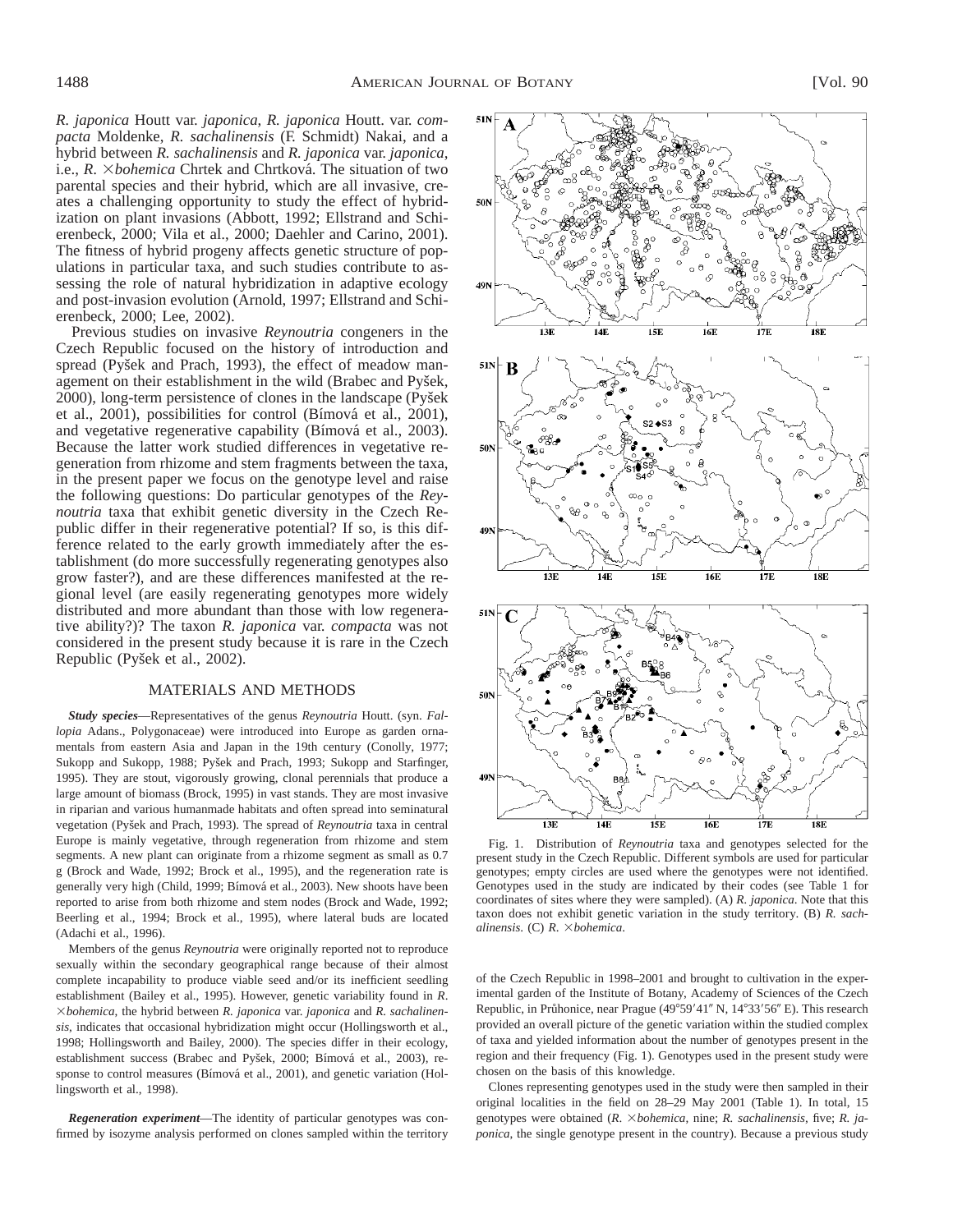| Taxon                            | Genotype | Locality                                                                      | Latitude            | Longitude           | size $(m2)$<br>Stand                        | Number of<br>clones in<br>the field |
|----------------------------------|----------|-------------------------------------------------------------------------------|---------------------|---------------------|---------------------------------------------|-------------------------------------|
| $R.$ $\times$ bohemica           |          | Cernošice (distr. Praha), rubbish dump                                        | $49^{\circ}57'86''$ | $14^{\circ}19'60''$ | 179.9                                       |                                     |
| $R.$ $\times$ $b$ <i>ohemica</i> |          | Konopiště (distr. Benešov), along a park road                                 | 19°47′12″           | $14^{\circ}39'66''$ |                                             |                                     |
| $R.$ $\times$ bohemica           |          | Bezděkov (distr. Příbram), 200 m N of the village in a road ditch             | 19°34'49"           | $3^{\circ}52'42''$  | 503.8<br>50.00 78.8<br>50.00 78.8<br>77.8.3 |                                     |
| $R.$ $\times$ bohemica           |          | Maříkov (distr. Semily), Jizera river shore                                   | $50^{\circ}40'57''$ | 5°27'26''           |                                             |                                     |
| $R.$ $\times$ bohemica           |          | uštěnice (distr. Kolín), abandoned garden center                              | 50°19'25"           | $4^{\circ}56'44''$  |                                             |                                     |
| $R.$ $\times$ bohemica           |          | Vlkava (distr. Mladá Boleslav), abandoned garden                              | $50^{\circ}16'29''$ | $4^{\circ}57'50''$  |                                             |                                     |
| $R.$ $\times$ bohemica           |          | Karlštejn (distr. Beroun), railway station                                    | $49^{\circ}55'86''$ | $4^{\circ}09'98''$  |                                             |                                     |
| $R.$ $\times$ bohemica           |          | along a road in allotment area near the Stromovka park<br>České Budějovice, a | $48^{\circ}57'92''$ | $4^{\circ}27'63''$  |                                             |                                     |
| $R.$ $\times$ bohemica           |          | raha-Stodůlky, rubbish dump near Hůrky underground station                    | $50^{\circ}02'56''$ | $4^{\circ}20'24''$  | 30.0                                        |                                     |
| R. sachalinensis                 |          | Bystřice (distr. Benešov), bus stop on E55 road                               | 19°44′50″           | $4^{\circ}39'91''$  |                                             |                                     |
| R. sachalinensis                 |          | Loučeň (distr. Nymburk), castle park                                          | $50^{\circ}17'15''$ | $15^{\circ}01'29''$ |                                             |                                     |
| R. sachalinensis                 |          | Loučeň (distr. Nymburk), castle park                                          | $50^{\circ}17'15''$ | $15^{\circ}01'29''$ |                                             |                                     |
| R. sachalinensis                 |          | Konopiště (distr. Benešov), near fishpond in the castle park                  | 19°47′14″           | $4^{\circ}39'62''$  |                                             |                                     |
| R. sachalinensis                 |          | Konopiště (distr. Benešov), clearing in the castle park                       | 19°47′22″           | 14°39'59"           |                                             |                                     |
| R. japonica                      |          | Maříkov (distr. Semily), Jizera river shore                                   | 50°40'57"           | 5°27'26''           |                                             |                                     |

(Bímová et al., 2003) had shown that regeneration from rhizomes is the major mode of regeneration in the complex of taxa studied, other parts of the plant body were not considered in this study. Rhizomes were collected, brought to Průhonice, and kept at  $4^{\circ}$ C until 30 May when the experiment was established.

A randomized block design with 10 replicates was used. Rhizome segments were cut from rhizome branches of the same clone, 0.5–2 cm in diameter depending on taxon. Each segment contained one node with two adjacent internodes. They were placed on the soil surface in pots (approximately 13  $\times$  13  $\times$  15 cm in size) filled with garden substrate, watered, and slightly pressed into the soil. Bud position was random to simulate the conditions in the wild. The size of planted segments, termed ''initial rhizome mass,'' was species-specific ( $F = 7.73$ , df = 1, 12;  $P < 0.05$ ). For this reason and because a previous study had shown that the initial rhizome size had no significant effect on the regeneration of the three taxa (Bímová et al., 2003), rhizome segment size was taken into account only when comparing the growth of genotypes within taxa. A single treatment with the rhizome segment placed on the soil surface was adopted, based on the results of a previous study in which this treatment provided good regeneration (Bímová et al., 2003). It also most reasonably simulates the real situation, when rhizome fragments are spread by water and laid on the soil surface along stream banks.

In the present study, regeneration was understood as asexual (vegetative) production of ramets from rhizome segments. Growth was monitored every  $2-3$  d starting on 30 May (= day 1); the germinated buds were recorded, and the bud was considered germinated if it was swollen and bright red. For each shoot, the day of emergence was recorded and the interval between day 1 and the day of emergence was termed ''emergence time.'' On day 30, regenerated shoots were counted and the percentage of regenerated rhizome segments was recorded and used as a measure of ''regeneration rate'' of each genotype. Shoots were harvested, separated to roots, stems, leaves, and rhizomes, then dried and weighed. No new rhizome growth was realized throughout the duration of the experiment. Mass at harvest was termed ''final shoot mass'' and included dry mass of roots, stems, and leaves produced during experiment.

To estimate the relatedness of hybrid genotypes within *R. ×bohemica* to the parental species, the genetic marker data were used to calculate the hybrid index (HI) for each genotype:

$$
HI = (N_s \times 1 + N_{js} \times 0.5 + N_j \times 0)/\sum N,
$$

where  $N_s$  is the number of alleles typical of  $R$ . *sachalinensis*,  $N_i$  is the number of alleles typical of *R. japonica*, and  $N<sub>is</sub>$  is the number of nonspecies-specific alleles. The calculation of HI was based on isozyme analysis and the modified method (Reisenberg et al., 1998; Carney et al., 2000) was used for these data in combination with the knowledge of ploidy level (all hybrids were  $2n =$ 66). Since the chromosome number of hybrids was known, nonspecies-specific alleles were also taken into account. The values of HI obtained by this method are applicable for comparative purposes in the present paper and valid for the introduced geographical range considered here. They cannot be interpreted in terms of the overall genetic variation within the whole complex, however, because the range of the parental genetic characteristics from the native geographical range is unknown.

*Field data*—To assess whether the clonal growth recorded at the genotype level influences the performance of *R*.  $\times$ *bohemica* genotypes in the landscape, the following data were obtained for each genotype: (1) number of localities in the Czech Republic recorded by field sampling and subsequent isozyme analysis of material transferred to the common garden, (2) total area covered by the genotype in the field, and (3) mean clone size (total clone area divided by the number of localities). Variation in these characteristics was related to the regeneration parameters obtained in the experiment described. Note that this analysis was performed only for  $R$ .  $\times$ *bohemica*, because there is only a single genotype of the parent *R. japonica* in the country, and the number of genotypes available for the second parent, *R. sachalinensis*, are too few for an analysis.

*Statistical analysis*—The regeneration rate of a genotype within taxa is a binomial variable and was therefore generalized using linear models following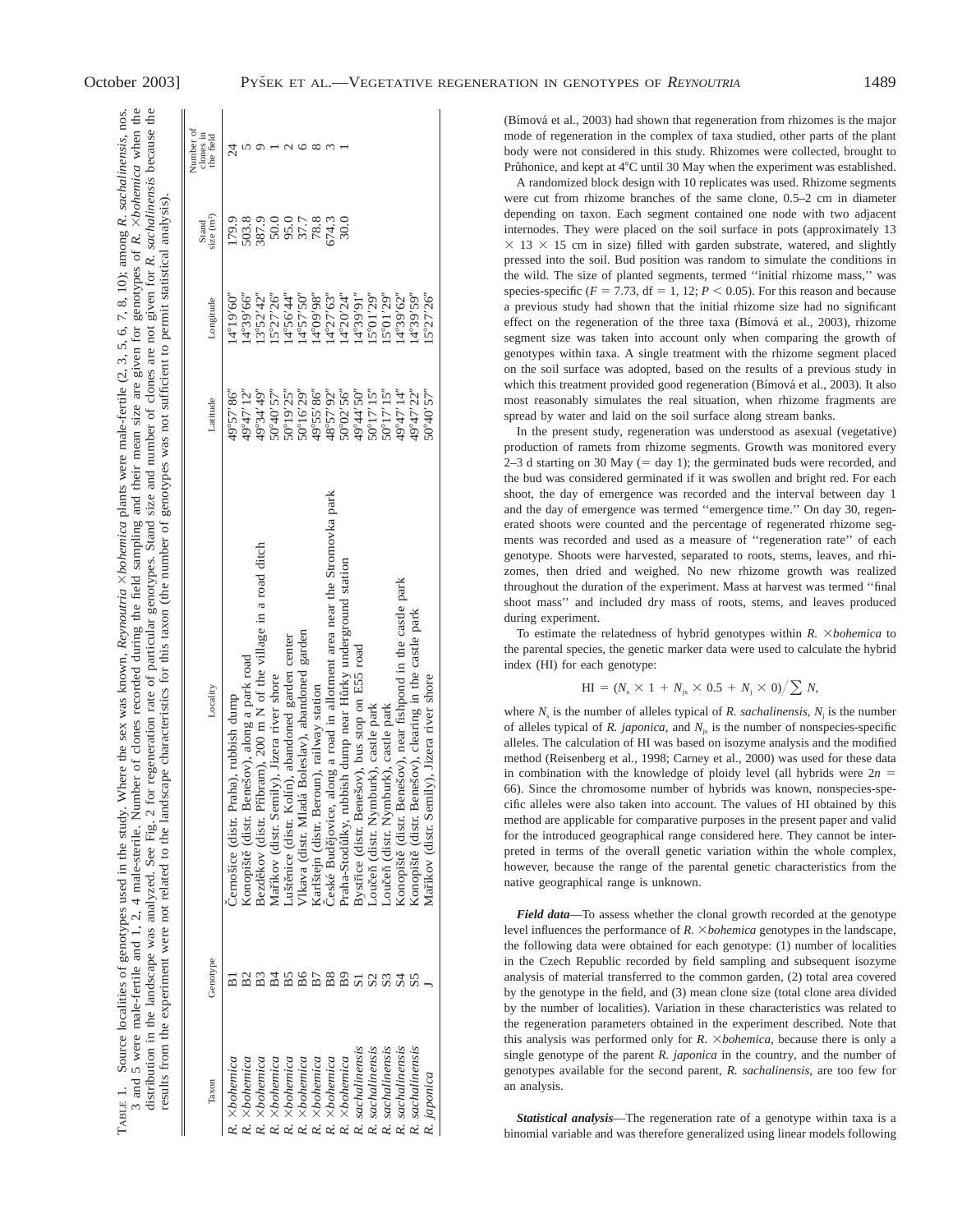

Fig. 2. Percentage of 10 rhizome fragments of each genotype of planted *Reynoutria japonica* (black bar), *R. sachalinensis* (light gray bars) and *R*.  $\times$ *bohemica* (dark gray bars) that regenerated after 30 d. For *R.*  $\times$ *bohemica*, bars bearing the same letter were not significantly different (*t* test followed by Bonferroni correction). Genotypes of *R. sachalinensis* were not significantly different from each other in their regeneration rate, and only one genotype of *R. japonica* is present in the Czech Republic. See Table 1 for genotype codes and characteristics.

logistic regression (Jongman et al., 1987). Genotype was used as a fixed effect, and the *t* test followed by Bonferroni correction (Rice, 1989) was used for comparison between particular genotypes within each species. The difference between regeneration rate of taxa,  $R$ .  $\times$ *bohemica* and  $R$ . *sachalinensis*, was tested using angular-transformed average proportions of regenerated rhizomes for individual genotypes of *R*.  $\times$ *bohemica* and *R. sachalinensis*.

To evaluate whether the final shoot mass was an intrinsic feature of a taxon or genotype, the data were analyzed by ANCOVA with the natural log of shoot mass as the response variable. Rhizomes that failed to regenerate were not included in the analysis. The difference between *R*.  $\times$  *bohemica* and *R*. *sachalinensis* was tested using average values for individual genotypes of *R*. 3*bohemica* and *R. sachalinensis*. Taxon was a fixed effect, and the regeneration rate for each genotype was a covariate. The differences between speciesspecific genotypes were tested separately for *R*.  $\times$ *bohemica* and *R. sachalinensis*, using emergence time and initial rhizome mass for each replicate of each genotype as a covariate. Because the regeneration rate was a specific trait of genotype (Fig. 2), each replicate of a given genotype possessed the same value of regeneration rate. Therefore, the regeneration rate was used as a surrogate for the genotype and treated as a fixed effect. The exceptions were two pairs of genotypes in  $R$ .  $\times$ *bohemica*, which had the same regeneration rate but had different genotypes. These pairs, analyzed separately, were genotypes B9 and B7 with 40% regeneration rate and B2 and B5 with 70% regeneration rate (Fig. 4). The ANCOVAs started by the maximal model, in which each covariate was regressed on a factor with a different intercept and slope. The parameters of this model were inspected, and the least significant term was removed in a deletion test. If the deletion test did not cause a significant increase in deviance, the term was removed. The deletion tests were repeated until only significant terms, creating minimal adequate models, remained (Crawley, 1993, pp. 199–204). The minimal adequate models are presented in Tables 2–4.

To evaluate the relationship between regeneration rate of *R*. *×bohemica* genotypes and the hybrid index, showing the relatedness of particular genotypes to parental species, angular-transformed proportions of regenerating rhizomes for individual genotypes were the response variables, and the linear and quadratic term of the hybrid index were covariates. The quadratic term was used to test for parabolic shape of the hybrid index, indicating that genotypes distant from both parents have a high regeneration rate that decreases when the hybrid is close to one of the parents. To test the a priori notion that the regeneration rate decreases symmetrically to both parents, the linear and quadratic terms of the hybrid index were constrained to have a numerically the same value with a reverse sign, by specifying the absolute value of the quadratic term equal to the linear term instead of estimating the quadratic



Fig. 3. Relationship between the regeneration rate of *Reynoutria* ×bo*hemica* genotypes and the hybrid index showing the relatedness of particular genotypes to parental species. The relationship is described for angular-transformed regeneration rates by the symmetric quadratic equation: regeneration rate  $= -1.286 + 9.637$  (relatedness)  $- 9.637$  (relatedness)<sup>2</sup> (*F* = 4.156; df  $= 2, 6; P = 0.07; R<sup>2</sup> = 58.1%$ . Regeneration rates of parental species are indicated by empty squares.

term by the maximum likelihood method. The assumption that this simplification of parameters did not result in a significant decrease in the model's explanatory power was tested by assessing whether the fit of the simplified model did not significantly increase the residual deviance of the model.

To evaluate whether the characteristics of genotype regeneration can be used to predict the distribution of  $R$ .  $\times$ *bohemica* in the landscape, the number of localities, total clone area, and mean clone size of each genotype (response variables) were compared with its regeneration rate, final shoot mass, and emergence time (explanatory variables). To achieve a comparable influence in absolute values, the explanatory variables were standardized to have a zero mean and variance of one and analyzed for the response variables using the analysis of deviance table for multiple regression, in which all deviances were assessed by removal from the maximal model (Crawley, 1993, pp. 192–195). Numbers of localities were square-root transformed to obtain an appropriate transformation for count data (e.g., Sokal and Rohlf, 1981, pp. 421–423).

The adequacy of the fitted models was checked by plotting standardized residuals against fitted values and by the normal probability plots of the fitted values (Crawley, 1993). Calculations were made using general linear modeling (McCullagh and Nelder, 1989) in the commercial statistical package GLIM version 4 (Francis et al., 1994).

#### RESULTS

*Effect of genotype on regeneration*—In total, pooled across taxa and genotypes, 100 of 150 rhizomes regenerated (66.6%). Six germinated buds (3.0%) later died; of these, five were *Reynoutria sachalinensis* and one was *R.*  $\times$ *bohemica*. Some of the rhizomes germinated but did not produce measurable shoot biomass before the experiment was finished; 47 shoots (of  $N = 90$ , i.e., 52.2%) of *R*.  $\times$ *bohemica*, 26 ( $N = 50$ , i.e., 52.0%) of *R. sachalinensis*, and 6 ( $N = 10$ , i.e., 60.0%) of *R. japonica* plants exhibited some shoot growth.

Within taxa, there was a significant effect of genotype on regeneration rate in *R*.  $\times$ *bohemica* (*P* = 0.038, df = 8, Wald statistics = 16.34), but not in *R. sachalinensis* ( $P = 0.220$ , df  $=$  4, Wald statistics  $=$  5.67). Between taxa, the effect of taxon on average regeneration rate was not significant  $(F = 0.0008;$  $df = 1$ , 12; NS). However, there was greater variation in regeneration rate of the hybrid (coefficient of variation 50.3%,  $N = 9$ ) than of *R. sachalinensis* (30.5%,  $N = 5$ ).

Regeneration rates had a distinct pattern with respect to the genetic relatedness of genotypes to parental taxa. Genotypes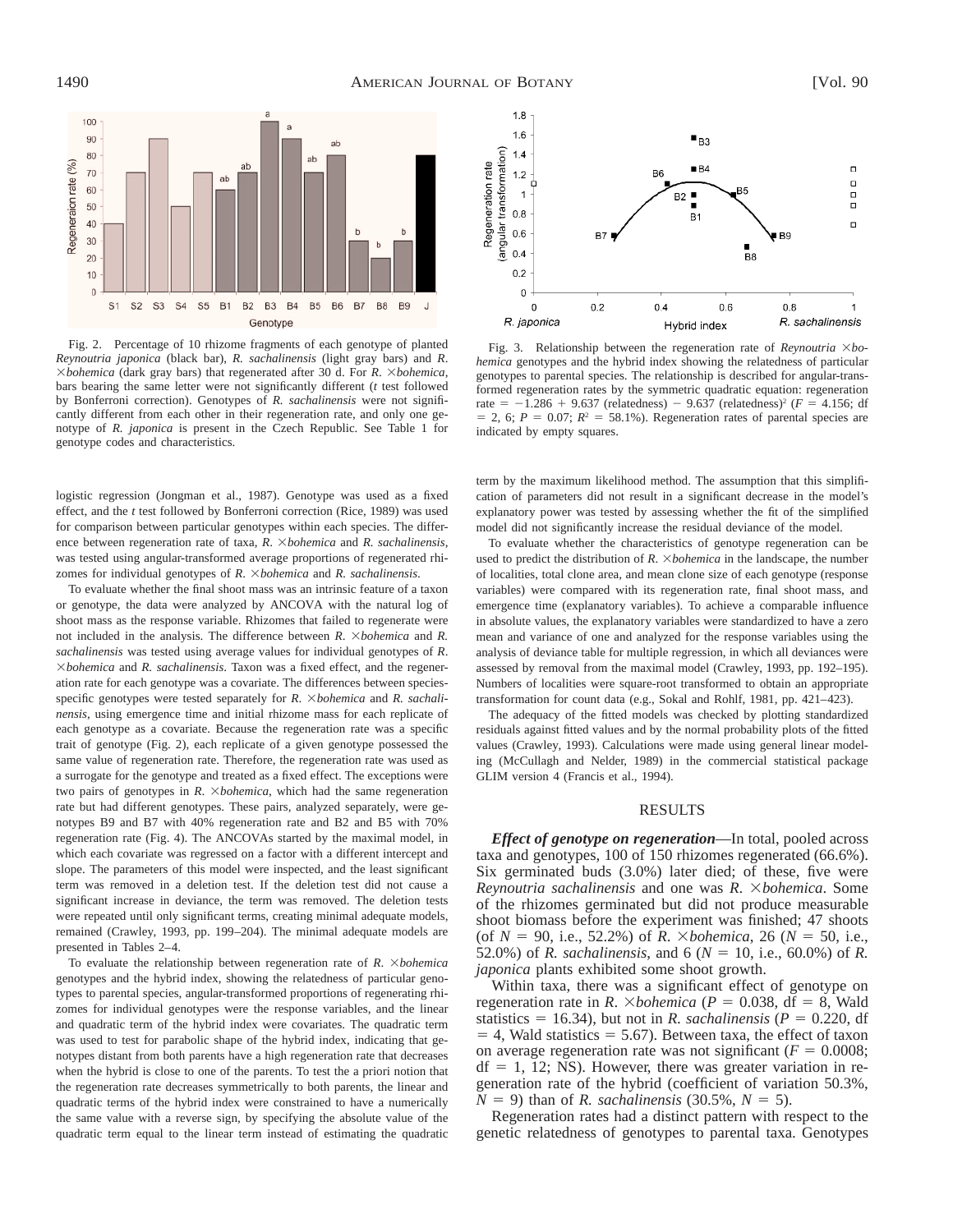

Fig. 4. Cumulative increase in the number of regenerated shoots over the course of the experiment. (A) *Reynoutria* ×*bohemica*. (B) *R. japonica* and *R. sachalinensis*. The abundance of genotypes in the landscape, ascertained during field research, is indicated by solid (common genotypes with more than 10 localities), dashed (5–10 localities), and dotted (less than five localities) lines. See Table 1 for genotype codes and characteristics.

with genetic characteristics intermediate between the parents tended to have a high regeneration rate, which symmetrically decreased when the hybrid index was very low or very high, indicating closer similarity of genetic markers to one of the parents (Fig. 3).

Shoots of *R*.  $\times$ *bohemica* emerged first (day 14.5  $\pm$  5.2, *N*  $=$  47, CV  $=$  35.9%) (Fig. 4A) followed by *R. japonica* (day  $16.8 \pm 6.0$ ,  $N = 6$ ,  $CV = 35.5%$ ) and *R. sachalinensis* (18.7)  $\pm$  4.9, *N* = 36, CV = 26.5%) (Fig. 4B). The difference between taxa ( $P = 0.013$ , Wald statistics = 8.54) as well as between particular genotypes ( $P = 0.009$ , Wald statistics  $=$ 29.22) was statistically significant.

*Factors affecting shoot growth*—Final shoot mass after 30 d of growth varied between taxa (Fig. 5). Regeneration growth, measured as final shoot mass, was faster in *R. sach-*



Fig. 5. Box-and-whisker plot of dry shoot mass (stem, leaves, and roots) produced after 30 d for each genotype of *Reynoutria japonica*, *R. sachalinensis,* and  $R$ .  $\times$ *bohemica*. Mean value is shown for each genotype. Number of regenerated shoots in particular genotypes: J, 8; S1, 4; S2, 7; S3, 9; S4, 6; S5, 8; B1, 6; B2, 7; B3, 10; B4, 9; B5, 7; B6, 8; B7, 4; B8, 3; B9, 4.

*alinensis* than  $R$ .  $\times$ *bohemica*, as indicated by a significant increase in log shoot mass between taxa (Table 2). However, the genotype affected final shoot mass only in *R*.  $\times$  *bohemica*, as indicated by a positive and significant regression slope of log shoot mass on regeneration rate (Table 2). The genotype did not affect regeneration rate in *R. sachalinensis*, for which the regression slope of log shoot mass on regeneration rate was nonsignificant  $(F = 0.19; df = 1, 11; NS)$ . The fact that genotype significantly affected shoot growth only in *R*.  $\times$ *bohemica* is consistent with the previous finding that the regeneration rate was significantly affected by genotype in  $R$ .  $\times$  *bohemica* but not in *R. sachalinensis*.

A significant positive relationship between the genotype final shoot mass and its regeneration rate in  $R$ .  $\times$  *bohemica* was further confirmed by the analysis of individual genotypes of the hybrid. There was a significant increase in shoot growth from the genotype with a low regeneration rate (30%, genotype B8) to that with intermediate (60%, genotype B1) to those with high regeneration rates (80, 90, and 100%, genotypes B6, B4, and B3, respectively; Table 3). Late-emerging genotypes of *R*. 3*bohemica* produced lighter shoots (regression slope of log shoot mass on emergence time was negative and significant, Table 3). Genotypes with high initial rhizome mass produced heavier shoots, but this was true only for those genotypes with a low regeneration rate (regression slope of log shoot mass on initial rhizome mass was significant only for the genotype B8 with the lowest regeneration rate 30%, Table 3). The shoot mass in genotypes B9 and B7 (40% regeneration rate) and B2 and B5 (70% regeneration rate), respectively, with each pair analyzed separately, did not show significant

TABLE 2. Factors affecting the final shoot mass of *Reynoutria ×bohemica* vs. *R. sachalinensis*. The overall model of ANCOVA explains  $R^2$  = 40.82% of variance.

| Parameter                                                                                                         | Estimate                       | <b>SE</b>                  | dt                    |                         |                           |
|-------------------------------------------------------------------------------------------------------------------|--------------------------------|----------------------------|-----------------------|-------------------------|---------------------------|
| Common intercept<br>$(R. \times bohemica)a \times (regeneration rate)b$<br>R. sachalinensis <sup>a</sup><br>Total | $-4.599$<br>0.029<br>$+2.435c$ | 0.8092<br>0.0119<br>0.8857 | , 12<br>, 12<br>2, 11 | 6.043<br>7.556<br>3.793 | < 0.05<br>< 0.05<br>0.056 |

<sup>a</sup> Factor.

<sup>b</sup> Covariate.

 $\textdegree$  Increase compared to *R.*  $\times$ *bohemica*.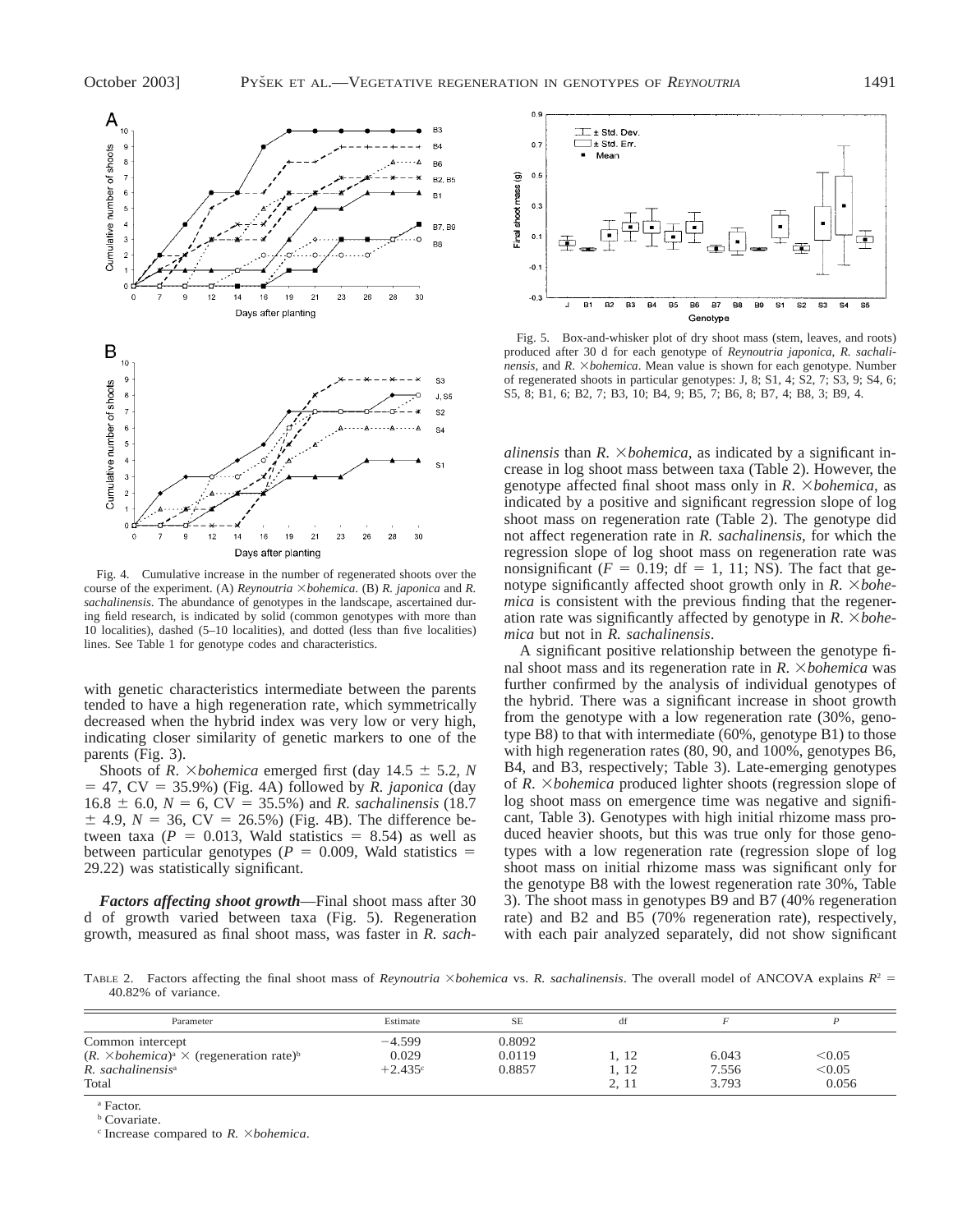TABLE 3. Factors affecting final shoot mass of individual genotypes of *Reynoutria*  $\times$ *bohemica*. The overall model of ANCOVA explains  $R^2$  = 70.0% of variance. Genotype-specific regeneration rate was used as a surrogate of genotype. Two pairs of genotypes with the same regeneration rate were analyzed separately (see Material and Methods for details).

| Parameter                                                                         | Estimate  | SE.   | df    |       | D       |
|-----------------------------------------------------------------------------------|-----------|-------|-------|-------|---------|
| Common intercept                                                                  | $-5.352$  | l.010 |       |       |         |
| Emergence time <sup>a</sup>                                                       | $-0.066$  | 0.026 | 1.26  | 6.255 | < 0.05  |
| Regeneration rate $60\%$ (genotype B1)                                            | $+2.395c$ | 1.034 | 2. 27 | 18.91 | < 0.000 |
| Regeneration rate $80-100\%$ (B6, B4, and B3)                                     | $+4.249c$ | 0.956 |       |       |         |
| (Regeneration rate 30%) <sup>b</sup> $\times$ (initial rhizome mass) <sup>a</sup> | 1.031     | 0.302 | 1.26  | 11.61 | < 0.01  |
| Total                                                                             |           |       | 4.25  | 14.59 | < 0.000 |

<sup>a</sup> Covariate.

**b** Factor.

<sup>c</sup> Increase compared to 30% regeneration rate (genotype B8).

differences for genotype, initial rhizome mass, or emergence time.

A nonsignificant effect of genotype on final shoot mass in *R. sachalinensis*, as revealed in the between-taxa analysis (Table 2), was confirmed in the analysis of individual genotypes within this species (Table 4). As in *R*.  $\times$ *bohemica*, final shoot mass increased with initial rhizome mass (regression slope of log shoot mass on rhizome mass was positive and highly significant, Table 4) and decreased with late emergence time (regression slope of log shoot mass on emergence time was negative and significant, Table 4). However, the effect of genotype was not significant  $(F = 1.237; df = 4, 23; NS)$ .

*Effect of genotype regeneration characteristics on distribution in the landscape*—Mean clone size recorded in the field for individual genotypes of  $R$ .  $\times$ *bohemica* was not significantly related to final shoot mass and genotype regeneration rate, but there was a marginally significant effect of emergence time (Table 5, Fig. 6). All predictors were nonsignificant  $(P > 0.3)$  when predicting the number of localities and total area of clones recorded in the field. Clone area and the number of localities were significantly correlated  $(r = 0.96)$ , but the mean clone size was not correlated with either clone area (*r*  $= 0.08$ ) or number of localities ( $r = 0.009$ ).

#### DISCUSSION

Literature on alien plants suggests that the success of invaders in exploiting new environments is often based on the use of phenotypic plasticity rather than genetic change (Levin, 2000). Niche breadth of invaders along environmental gradients seems to be more often the result of phenotypic plasticity than correlated with genetic variation within populations (Sultan, 1987). However, genetic change in ecologically marginal populations allows the exploitation of habitats that otherwise would be off limits, thus promoting invasion (Rejmanek et al., 2003). The role of adaptive evolution following the coloni-

TABLE 4. Factors affecting the final shoot mass of individual genotypes of *Reynoutria sachalinensis*. The overall model of ANCOVA explains  $R^2 = 51.1\%$  of variance.

| Parameter                         | Estimate | SE.                 | df |             |         |
|-----------------------------------|----------|---------------------|----|-------------|---------|
| Common intercept                  | $-2.444$ | 0.8504              |    |             |         |
| Emergence time <sup>a</sup>       | $-0.109$ | $0.0408$ 1, 24 7.17 |    |             | < 0.05  |
| Initial rhizome mass <sup>a</sup> | 0.304    | 0.0722 1.24 17.79   |    |             | < 0.001 |
| Total                             |          |                     |    | 2. 23 12.01 | < 0.001 |

<sup>a</sup> Covariate.

zation of new environment was recently highlighted for both plants and animals (Ellstrand and Schierenbeck, 2000; Daehler and Carino, 2001; Lee, 2002). The complex of polyploid *Reynoutria* taxa invading Europe provides a unique opportunity to study the effect of genetic variation on invasion success. Although ecological consequences of polyploidy are still not clear, polyploids tend to have more genetic diversity and occur across a large range of habitats with respect to stress, competition, and disturbance (Rejmánek et al., 2003). In the case of *Reynoutria*, a species genetically uniform in the introduced geographical range (Hollingsworth et al., 1998) hybridizes with its alien congener, which exhibits limited genetic variation, and genetically more variable progeny is produced (Bailey and Stace, 1992; Child, 1999). The present paper shows that this process has ecological consequences detectable at the regional level.

We found significant differences in the regeneration rate of individual genotypes of *R. ×bohemica*. Easily regenerating genotypes also grew faster, indicating that measures of regeneration success are closely associated. Emergence time affected the regeneration rate but only in genotypes with low regeneration rates. It also appears that poorly regenerating genotypes grow better if they regenerate from a larger rhizome fragment, a characteristic that is irrelevant in genotypes capable of high regeneration. A genotype with poor regeneration capability is therefore dependent also on other characteristics, such as early germination of rhizome buds and amount of reserves provided by the rhizome fragments, while those with superior regeneration do well regardless of these characteristics. These results suggest that major characteristics contributing to the fitness of a plant spread almost exclusively by vegetative means (i.e., early and effective regeneration and subsequent fast growth) act in concert and are an intrinsic feature of each genotype. It should be also noted that a potential ''maternal'' effect of the local environment could be involved in explaining variation observed among genotypes. However, the vast majority of genotypes were sampled from comparable nutrient rich habitats, where these species typically

TABLE 5. Analysis of deviance table for multiple regression with all deviances of mean clone size of *Reynoutria* ×*bohemica* from the explanatory variables assessed by removal from the maximal model.

| Explanatory<br>variable             | Deviance       | df         |                |              |
|-------------------------------------|----------------|------------|----------------|--------------|
| Shoot mass                          | 127093         | 1.6        | 2.567          | 0.16         |
| Regeneration rate<br>Emergence time | 2853<br>174066 | 1.6<br>1.6 | 0.057<br>3.515 | 0.82<br>0.11 |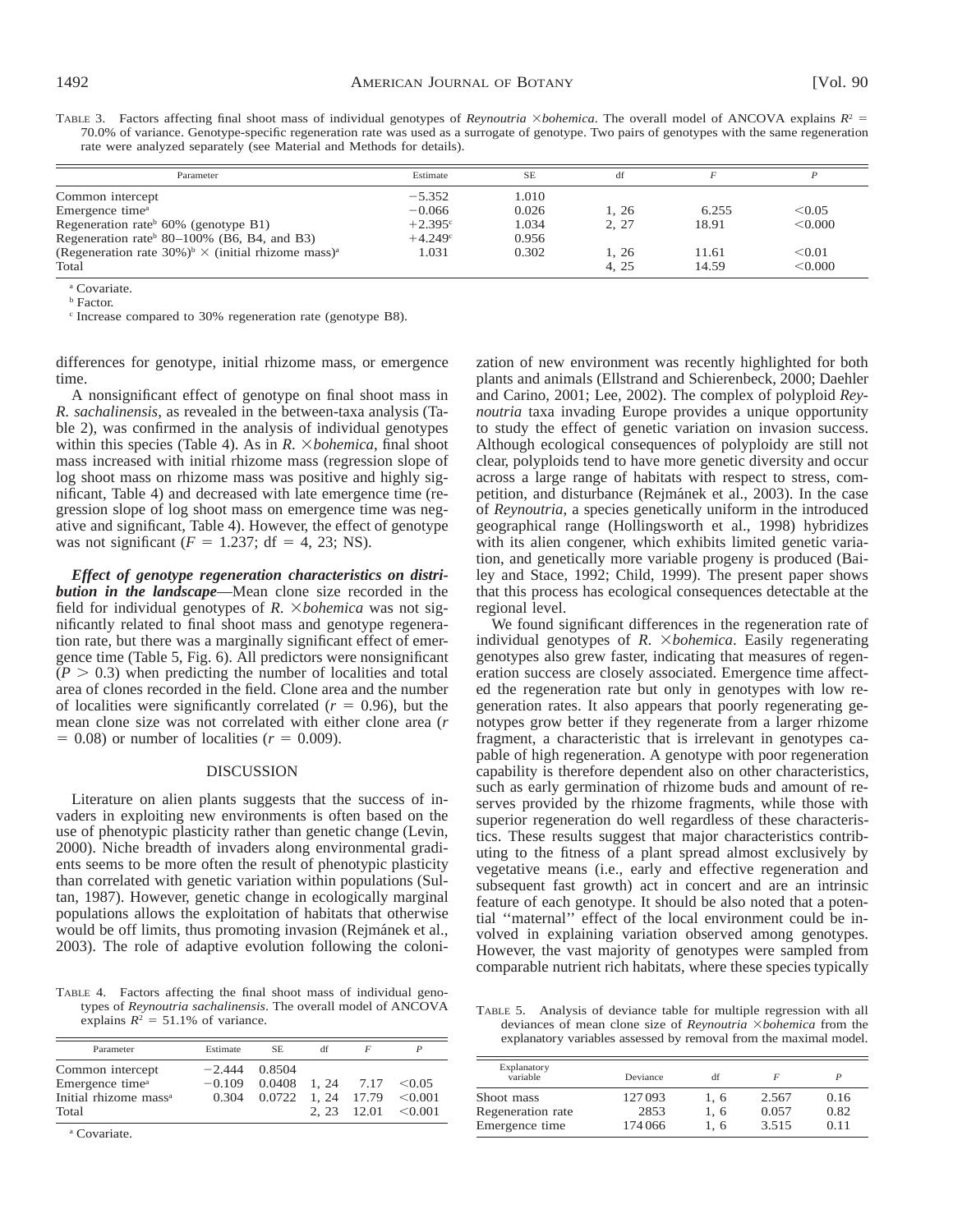

Fig. 6. The relationship between mean clone size of *Reynoutria* ×bo*hemica* genotypes in the landscape and the standardized value of their day of emergence in the experiment.

grow, and there was a little variation in climatic conditions among regions. We therefore believe that the results reflect intrinsic features of the genotypes and that the bias resulting from a ''maternal'' local environment is minor.

In a previous study showing differences in regeneration between taxa, the hybrid *R*.  $\times$  *bohemica* performed better than the parents (Bímová et al., 2003). Here, we focused on the genotype level, and differences between taxa were taken only marginally into account. No significant differences in regeneration rate were found either between taxa or between genotypes within *R. sachalinensis*. It must be borne in mind, however, that the lack of significant results at the taxa level may be, to some extent, explained by the low number of *R. sachalinensis* genotypes available for statistical analysis. The present paper also elucidates rather inconsistent results of previous studies comparing particular taxa in the UK (Child, 1999) and the Czech Republic (Bímová et al., 2003). The results may vary with respect to the regeneration hierarchy of particular taxa within the complex because of the genetic distance of the hybrid from the parents. Hence, the regeneration potential may depend on which genotype of *R*.  $\times$ *bohemica* was used in the particular experiment.

Our results indicate that regeneration characteristics, and hence the genetic identity, may be related to the extent of *R*. 3*bohemica* invasion at a regional scale. The size of a clone established in the field seems to depend on its ability to emerge soon after the rhizome was deposited on the soil surface. This relationship was only marginally significant since there were only a limited number of genotypes available for statistical analysis and the success of a rhizome fragment in the wild also depends on other circumstances that were not addressed by the present study (e.g., resistence of rhizome fragments to drought, their buoyancy, and response to microsite conditions). In addition, other factors bias the observed pattern, namely, the duration of a clone in a site. There is evidence that in *Reynoutria* species, some clones have persisted for more than a century in the same site while the introduction of others might have been quite recent (Pyšek et al., 2001). The time over which clones were allowed to expand is an important determinant of their size. Another factor impossible to take into account in this study is the effect of local disturbances and occasional control measures, which also increase the variation in clone size. Knowledge of exact dates of introduction of a particular clone to the given site and of past events is beyond the reach of most such studies, reflecting the limitation in using the post-hoc character of studies on invasive plants. Nevertheless, our results justify speculation about the role regeneration plays in shaping invasion potential.

It is not surprising that, of the measures used to characterize the invasion at the landscape scale—number of localities, total area occupied, and mean clone size—the latter characteristic provided the best results because it integrates the capability for both long-distance dispersal and local spread, which are both important determinants of invasion success.

The high genotype variability found within  $R$ .  $\times$  *bohemica* taxa suggests that under favorable conditions, hybridization between *R. japonica* and *R. sachalinensis* does occur in the introduced geographical range (B. Mandák et al., Institute of Botany Průhonice, unpublished data). Until recently, it was believed that although seed was produced by *R. japonica* in the Czech Republic, hybridization was mostly due to pollination by a related species, *Fallopia aubertii*. Even when *R. japonica* is pollinated by *R. sachalinensis*, progeny does not survive as a result of low temperatures at the end of the growing period (Beerling et al., 1994). A rather low number of genotypes within  $R$ .  $\times$ *bohemica* suggests selection by environmental conditions against progeny originating by generative reproduction. The origin of novel genotypes has been unknown until now; in both the native and introduced geographical ranges they can originate by (1) hybridization between *R. japonica* var. *japonica* and some of the *R. sachalinensis* genotypes or (2) crossing within the range of *R*.  $\times$  *bohemica* taxa. Consequently, novel genotypes can originate in the introduced geographical range or be introduced from the native geographical range; the relative importance of both events requires further study.

Successful sexual reproduction is rare, but the evidence that it does occur in *Reynoutria* taxa has important ecological consequences. Novel genotypes resulting from this process differ in their regeneration characteristics; regeneration is a crucial stage in species spread by water, with rhizome fragments laid on the shores of streams, and this mode of spread becomes even more efficient during the floods that occur regularly in central Europe. Our results suggest that some hybrids consist of novel genotypes with higher fitness than that of their parental taxa (as measured by regeneration features) and supports the hypothesis that hybridization increases the invasion potential of *Reynoutria* taxa in their introduced geographical range. Positive effects of hybridization on invasion potential have been reported (Ellstrand and Schierenbeck, 2000; Perry et al., 2001), possibly as a result of increased genetic variation, new gene interactions or the transfer of favorable genes (Lee, 2002). Examples of adaptation through hybridization are also known, e.g., higher hybrid fitness in habitats where parental taxa do not occur (*Artemisia*, *Iris*) or adaptations to changing environment conditions (*Geospiza*; Arnold, 1997).

That successful regeneration is associated with fast growth, providing the plant with an effective means to occupy space, and that these species do not retreat from sites once occupied during succession (Pyšek et al., 2001) suggest that early regeneration might determine the success of invasive *Reynoutria* taxa not only locally but also at a regional scale. In taxa relying almost exclusively on vegetative reproduction, new hybrid combinations are fixed by clonal growth and may become widespread (Room, 1990; Lee, 2002). Compared to other mechanisms capable of fixing heterotic genotypes originating through hybridization (agamospermy, allopolyploidy, permanent translocation heterozygosity), clonal spread is the most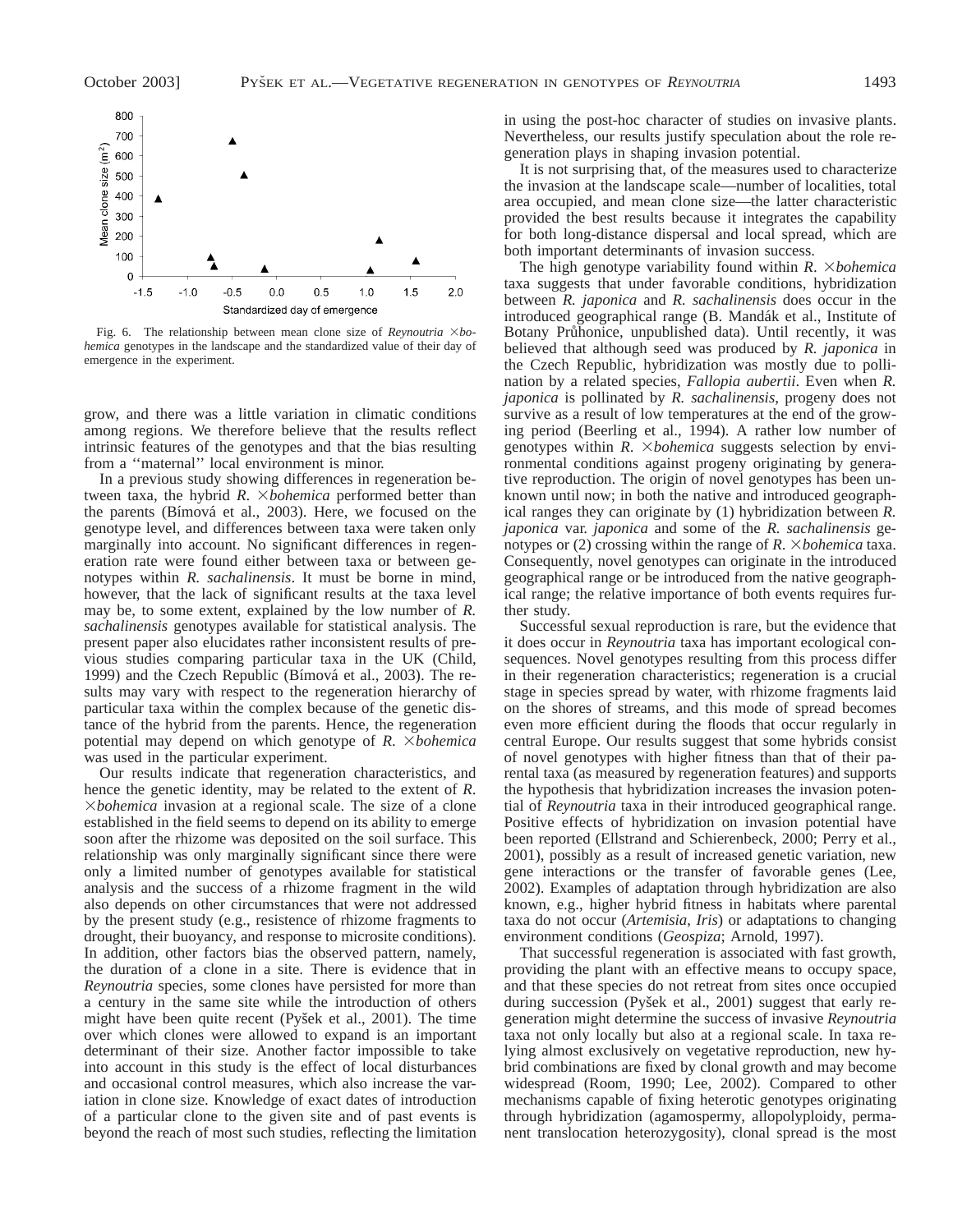frequent, being involved in 32% of 28 documented cases (Ellstrand and Schierenbeck, 2000). A rare hybridization event may thus represent a permanent addition of highly invasive genotypes to the genetic makeup of the complex, and, as pointed out by Ellstrand and Schierenbeck (2000), the fitness boost afforded by fixed heterozygosity may be all that is necessary to make a hybrid lineage invasive. Hybridization therefore generates new genotypes with invasion potential that can exceed that of their parents and represent an additional threat to the native vegetation.

## LITERATURE CITED

- ABBOTT, R. J. 1992. Plant invasions, interspecific hybridisation and the evolution of new plant taxa. *Trends in Ecology and Evolution* 7: 401–405.
- ADACHI, N., I. TERASHIMA, AND M. TAKAHASHI. 1996. Central die-back of monoclonal stands of *Reynoutria japonica* in an early stage of primary succession on Mount Fuji. *Annals of Botany* 77: 477–486.
- ARNOLD, M. L. 1997. Natural hybridisation and evolution. Oxford University Press, Oxford, UK.
- ASHTON, P. J., AND D. S. MITCHELL. 1989. Aquatic plants: patterns and modes of invasion, attributes of invading species and assessment of control programmes. *In* J. A. Drake, H. A. Mooney, F. di Castri, R. H. Groves, F. J. Kruger, M. Rejmánek, and M. Williamson [eds.], Biological invasions: a global perspective, 111–154. John Wiley and Sons, Chichester, UK.
- BAILEY, J. P., L. E. CHILD, AND M. WADE. 1995. Assessment of the genetics variation of British populations of *Fallopia japonica* and its hybrid *Fallopia*  $\times$  *bohemica. In* P. Pyšek, K. Prach, M. Rejmánek, and M. Wade [eds.], Plant invasion—general aspects and special problems, 141–150. SPB Academic, Amsterdam, Netherlands.
- BAILEY, J. P., AND C. A. STACE. 1992. Chromosome number, morphology, pairing, and DNA values of species and hybrids in the genus *Fallopia* (Polygonaceae). *Plant Systematics and Evolution* 180: 29–52.
- BAKER, H. G. 1965. Characteristics and modes of origin of weeds. *In* H. G. Baker and C. L. Stebbins [eds.], The genetics of colonizing species, 147– 169. Academic Press, New York, New York, USA.
- BAKER, H. G. 1986. Patterns of plant invasions in North America. *In* H. A. Mooney and J. A. Drake [eds.], Ecology of biological invasions of North America and Hawaii, 44–57. Springer, New York, New York, USA.
- BEERLING, D. J., J. P. BAILEY, AND A. P. CONOLLY. 1994. *Fallopia japonica* (Houtt.) Ronse Decraene (*Reynoutria japonica* Houtt.; *Polygonum cuspidatum* Sieb. & Zucc.). *Journal of Ecology* 82: 959–979.
- BÍMOVÁ, K., B. MANDÁK, AND P. PYŠEK. 2001. Experimental control of Rey*noutria* congeners: a comparative study of a hybrid and its parents. *In* G. Brundu, J. Brock, I. Camarda, L. Child, and M. Wade [eds.], Plant invasion: species ecology and ecosystem management, 283–290. Backuys, Leiden, Netherlands.
- BÍMOVÁ, K., B. MANDÁK, AND P. PYŠEK. 2003. Experimental study of vegetative regeneration in four invasive *Reynoutria* taxa (Polygonaceae). *Plant Ecology* 166: 1–16.
- BRABEC, J., AND P. PYŠEK. 2000. Establishment and survival of three invasive taxa of the genus *Reynoutria* (Polygonaceae) in mesic mown meadows: a field experimental study. *Folia Geobotanica* 35: 27–42.
- BROCK, J. H. 1995. Standing crop of *Reynoutria japonica* in the autumn of 1991 in the United Kingdom. *Preslia* 66: 337–343.
- BROCK, J. H., L. E. CHILD, L. C. DE WAAL, AND M. WADE. 1995. The invasive nature of *Fallopia japonica* is enhanced by vegetative regeneration from stem tissues. *In* P. Pyšek, K. Prach, M. Rejmánek, and M. Wade [eds.], Plant invasion—general aspects and special problems, 131– 139. SPB Academic, Amsterdam, Netherlands.
- BROCK, J. H., AND M. WADE. 1992. Regeneration of Japanese knotweed (*Fallopia japonica*) from rhizome and stems: observation from greenhouse trials. *In* Proceedings IXth International Symposium on the Biology of Weeds, 85–94. European Weed Research Society, Dijon, France.
- CARNEY, S. E., K. A. GARDNER, AND L. H. REISENBERG. 2000. Evolutionary changes over the fifty-year history of a hybrid population of sunflowers (*Helianthus*). *Evolution* 54: 462–474.
- CHILD, L. E. 1999. Vegetative regeneration and distribution of *Fallopia japonica* and *Fallopia bohemica*: implications for control and management. Ph.D. thesis, Loughbrough University, Loughborough, UK.
- CONOLLY, A. P. 1977. The distribution and history on the British Isles of some alien species of *Polygonum* and *Reynoutria*. *Watsonia* 11: 291– 311.
- CRAWLEY, M. J. 1993. GLIM for ecologists. Blackwell Scientific, Oxford, UK.
- CRAWLEY, M. J. 1997. Plant ecology, 2nd ed. Blackwell Scientific, Oxford, UK.
- CRAWLEY, M. J., P. H. HARVEY, AND A. PURVIS. 1996. Comparative ecology of the native and alien floras of the British Isles. *Philosophical Transactions of the Royal Society of London, B* 351: 1251–1259.
- CRONK, Q. C. B., AND J. L. FULLER. 1995. Plant invaders: the threat to natural ecosystems. Chapman and Hall, London, UK.
- DAEHLER, C., AND D. A. CARINO. 2001. Hybridization between native and alien plants and its consequences. *In* J. L. Lockwood and M. L. McKinney [eds.], Biotic homogenization, 81–102. Kluwer Academic/Plenum, New York, New York, USA.
- DAEHLER, C. C., AND D. R. STRONG. 1994. Variable reproductive output among clones of *Spartina alterniflora* (Poaceae) including San Francisco Bay, California: the influence of herbivory, pollination and establishment rate. *American Journal of Botany* 81: 307–313.
- DAEHLER, C. C., AND D. R. STRONG. 1996. Status, prediction and prevention of introduced cordgrass *Spartina* spp. invasions in Pacific estuaries, USA. *Biological Conservation* 78: 51–58.
- ELLSTRAND, N. C., AND K. SCHIERENBECK. 2000. Hybridization as a stimulus for the evolution of invasiveness in plants? *Proceedings of the National Academy of Science* 97: 7043–7050.
- FRANCIS, B., M. GREEN, AND C. PAYNE. 1994. The GLIM system. Release 4 manual. Clarendon, Oxford, UK.
- GROTKOPP, E., M. REJMÁNEK, AND T. L. ROST. 2002. Toward a causal explanation of plant invasiveness: seedling growth and life-history strategies of 29 pine (*Pinus*) species. *American Naturalist* 159: 396–419.
- HIGGINS, S. I., D. M. RICHARDSON, R. M. COWLING, AND T. H. TRINDER-SMITH. 1999. Predicting the landscape distribution of invasive alien plants and their threat to native plant diversity. *Conservation Biology* 13: 303–313.
- HOLLINGSWORTH, M. L., AND J. P. BAILEY. 2000. Evidence for massive clonal growth in the invasive weed *Fallopia japonica* (Japanese Knotweed). *Botanical Journal of the Linnean Society* 133: 463–472.
- HOLLINGSWORTH, M. L., P. M. HOLLINGSWORTH, G. I. JENKINS, AND J. P. BAILEY. 1998. The use of molecular markers to study patterns of genotypic diversity in some invasive alien *Fallopia* ssp. (Polygonaceae). *Molecular Ecology* 7: 1681–1691.
- JONGMAN, R. H., C. J. F. TER BRAAK, AND O. F. R. VAN TONGEREN. 1987. Data analysis in community and landscape ecology. Pudoc, Wageningen, Netherlands.
- KLIMEŠ, L., J. KLIMEŠOVÁ, R. HENDRIKS, AND J. VAN GROENENDAEL. 1997. Clonal plant architecture: a comparative analysis of form and function. *In* H. de Kroon and J. van Groenendael [eds.], The ecology and evolution of clonal plants, 1–30. Backhuys, Leiden, Netherlands.
- LEE, C. E. 2002. Evolutionary genetics of invasive species. *Trends in Ecology and Evolution* 17: 386–391.
- LEVIN, D. A. 2000. The origin, expansion and demise of plant species. Oxford University Press, Oxford, UK.
- LONSDALE, W. M. 1999. Global patterns of plant invasions and the concept of invasibility. *Ecology* 80: 1522–1536.
- MCCULLAGH, P., AND J. A. NELDER. 1989. Generalized linear models. Chapman and Hall, London, UK.
- MCNEELY, J. A., H. A. MOONEY, L. E. NEVILLE, P. SCHEI, AND J. K. WAAGE [EDS.]. 2001. Global strategy on invasive alien species. IUCN (International Union for Conservation of Nature and Natural Resources) on behalf of the Global Invasive Species Programme, Gland, Switzerland and Cambridge, UK.
- MITCHELL, D. S., AND B. GOPAL. 1991. Invasion of tropical freshwaters by alien aquatic plants. *In* P. S. Ramakrishnan [ed.], Ecology of biological invasion in the tropics, 139–155. International Scientific Publications, New Delhi, India.
- NOBLE, I. R. 1989. Attributes of invaders and the invading process: terrestrial and vascular plants. *In* J. A. Drake, H. A. Mooney, F. di Castri, R. H. Groves, F. J. Kruger, M. Rejmánek, and M. Williamson [eds.], Biological invasions: a global perspective, 301–313. John Wiley and Sons, Chichester, UK.
- PERRY, W. L., J. L. FEDER, G. DWYER, AND D. M. LODGE. 2001. Hybrid